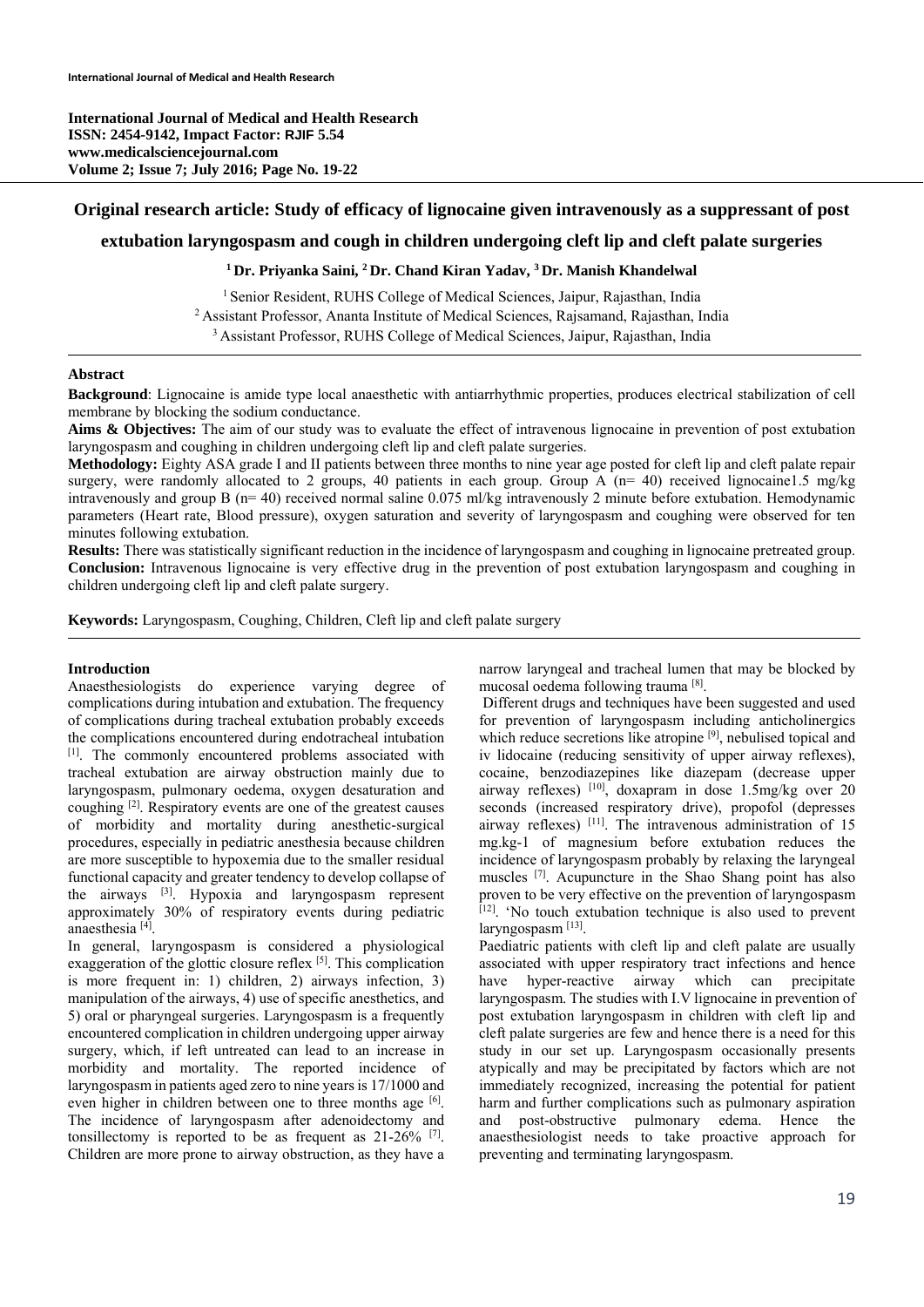### **Methodology**

This prospective study was conducted in the department of Anaesthesiology at S.M.S medical College and attached group of hospitals, Jaipur, Rajasthan, India from May 2011 to April 2012 with due permission and approval from the institutional ethical committee and written informed parental consent. This interventional type of randomized double blind study was carried out on 80 ASA grade I and II patients between three months to nine year age posted for cleft lip and cleft palate repair surgery. All patients were thoroughly examined. Routine investigations were carried out in all the patients including Hb, complete blood count, blood sugar, serum urea and creatinine, chest X ray and ECG. Children with untreated upper respiratory tract infection and two or more attempts of intubation were not considered for the study. Patients were randomly allocated to 2 groups (40 patients in each group). Group "A" (Lignocaine Group) and Group "B" (Normal saline Group).

After taking on the operation table children were monitored with Electrocardiogram ECG, Non invasive blood pressure, Pulse oximeter and End tidal carbon dioxide (ETCO2).

Patients were premedicated with inj. glycopyrolate (0.005 mg/kg) and inj midazolam (0.1 mg/kg). Intravenous fentanyl (2 μg/kg) was given for analgesia. The patients were preoxygented with 100% oxygen for 3 minutes. Induction was done with inj thiopentone 5 mg/kg. Inj scoline 1 mg/kg was given. Oral intubation was performed with ET tube according to the age after 30 seconds of oxygenation with  $100\%$  O<sub>2</sub>. Tube position was checked by auscultation. Anaesthesia was maintained with 60% nitrous oxide in 40% oxygen and isoflurane. Muscle relaxation was provided with inj atracurium 0.1 mg/kg. Hemodynamic parameters were recorded.

At the end of surgery, reversal of residual neuromuscular block done with inj glycopyrolate (0.01mg/kg) and neostigmine (0.05 mg/kg). After reversal of residual neuromuscular block; either Lignocaine 1.5 mg/kg or equal volume of normal saline was administered IV, 2 minutes prior to extubation.

After extubation 100% oxygen was administered for three minutes. Heart rate, Blood pressure, oxygen saturation, severity of laryngospasm and coughing were noted for 10 minutes following extubation. Heart rate, Blood pressure and oxygen saturation observed at one, two, three, five and ten minutes following extubation. Oxygen saturation of < 95% for 30 or more seconds will be taken as desaturation event.

**Severity of laryngospasm** was graded using four point scale<sup>14</sup>.

- 0 no laryngospasm
- 1 Stridor on inspiration
- 2 Total occlusion of cords
- 3 Cyanosis

**Coughing** was evaluated using modified four point scale<sup>14</sup>.

- $0$  none
- $1$  slight
- 2 moderate
- 3 severe

### **Statistical analysis**

The sample size was calculated at 80% study power and  $\alpha$  level 0.05 assuming occurrence of cough of 40.59% in control group and 10.80% in lignocaine group. Minimum sample required in each group comes to 39 patients. Rounding up this figure we took 40 patients in each group.

Statistical analysis was done by unpaired Student's *t* – test, Mann- Whitney U test and chi square test.

Demographic variables like age, weight, duration of surgery were compared using unpaired Student's *t* – test.

Laryngospasm and coughing were evaluated by Mann-Whitney U test.

Oxygen saturation was evaluated by chi square test.

Percentage incidence of the side effect will be noted.

A p-value < 0.05 was considered statistically significant.

#### **Results**

Both the groups under study were comparable to each other with respect to age, sex weight, duration of surgery and anaesthesia [Table 1].

| <b>Table 1:</b> Demographic characteristics and duration of surgery and |  |
|-------------------------------------------------------------------------|--|
| anaesthesia                                                             |  |

| <b>Parameters</b>             | <b>Group A</b>   | <b>Group B</b>          | P     |
|-------------------------------|------------------|-------------------------|-------|
|                               | $\frac{9}{6}$    | $($ %)                  | value |
| Age in months                 | $37.83 \pm$      | $36.90 \pm$             | 0.873 |
| $mean \pm SD$                 | 26.76            | 24.82                   |       |
| <b>Sex</b><br>M<br>F          | 24(60)<br>16(40) | 23 (57.50)<br>17(42.50) | 1.000 |
| Weight in Kg                  | $13.70 \pm$      | $13.68 \pm$             | 0.983 |
| $(\text{mean} \pm \text{SD})$ | 5.60             | 4.62                    |       |
| Duration of surgery           | $56.93 \pm$      | $60.30 \pm$             | 0.467 |
| (in minutes)                  | 20.12            | 21.18                   |       |
| Duration of anaesthesia       | $67.20 \pm$      | $72.03 \pm$             | 0.307 |
| (in minutes)                  | 20.64            | 21.36                   |       |

**Table 2:** incidence of Coughing

| Cough                |     | <b>Group A</b> | <b>Group B</b> |               | <b>Reduction in</b> |
|----------------------|-----|----------------|----------------|---------------|---------------------|
| scale                | No. | $\frac{0}{0}$  | No.            | $\frac{0}{0}$ | incidence %         |
| Grade 1              |     | 07.50          |                | 12.50         | 05.00               |
| Grade 2              |     | 05.00          |                | 15.00         | 10.00               |
| Grade 3              |     | 00.00          |                | 02.50         | 02.50               |
| Total                |     | 12.50          | 12             | 30.00         | 17.50               |
| $D_{v}$ alue – 0.048 |     |                |                |               |                     |

P value  $= 0.048$ 

**Table 3:** incidence of laryngospasm

| Laryngospasm                | <b>Group A</b> |               | <b>Group B</b> |               | <b>Reduction in</b> |  |
|-----------------------------|----------------|---------------|----------------|---------------|---------------------|--|
| scale                       | No.            | $\frac{0}{0}$ | No.            | $\frac{0}{0}$ | incidence %         |  |
| Grade 1                     |                | 07.50         |                | 17.50         | 10.00               |  |
| Grade 2                     |                | 00.00         |                | 07.50         | 07.50               |  |
| Grade 3                     |                | 00.00         |                | 00.00         | 00.00               |  |
| Total                       |                | 07.50         | 10             | 25.00         | 17.50               |  |
| $D_{v}$ and $D_{v} = 0.020$ |                |               |                |               |                     |  |

P value  $= 0.030$ 



**Fig 1:** Comparison of Pulse Rate (Mean  $\pm$  SD) at various intervals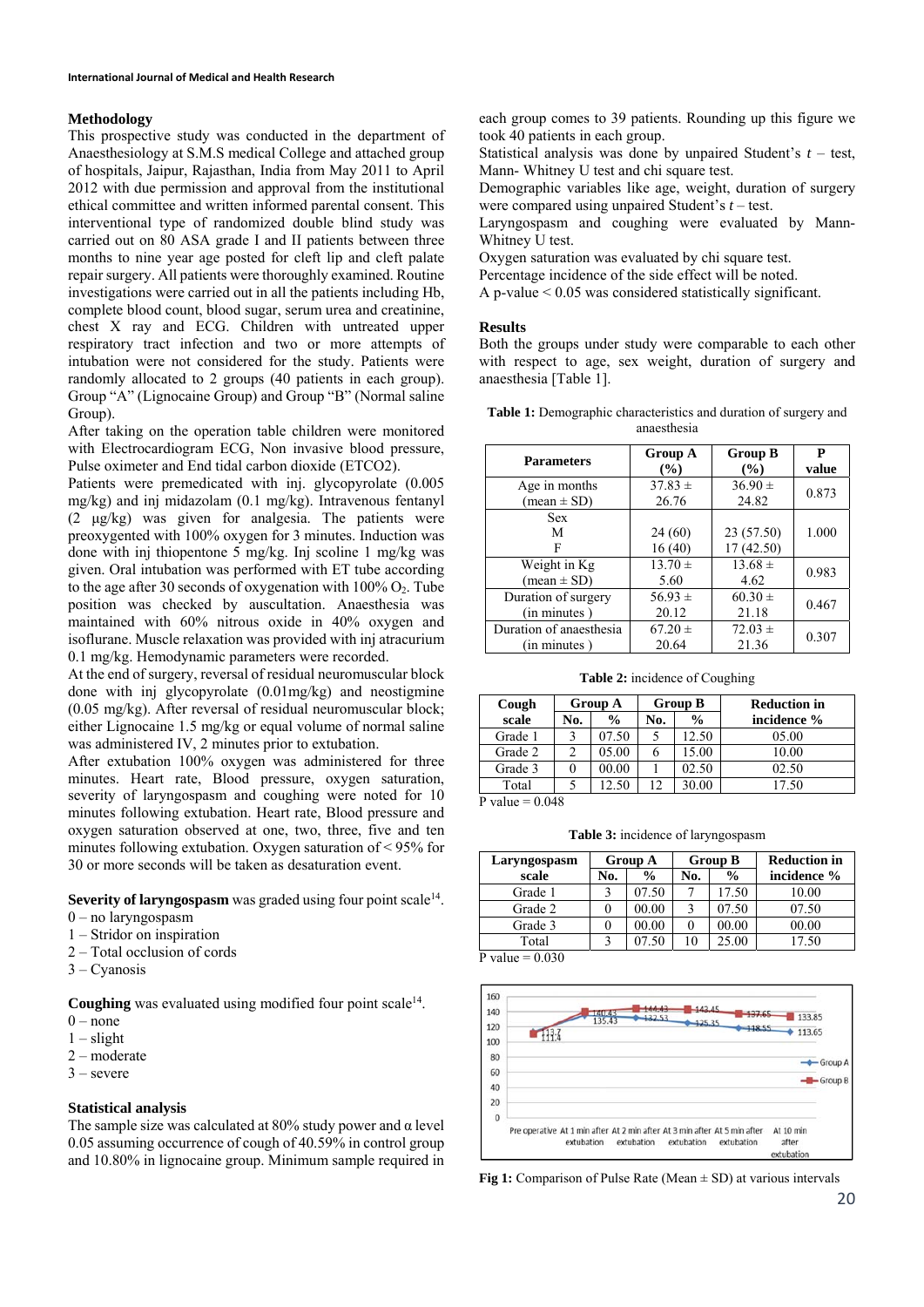

**Fig 2:** Comparison of Mean BP (Mean  $\pm$  SD) at various intervals



**Fig 3:** Comparison of incidence of oxygen desaturation at various intervals

Preoperatively there was no significant difference in the pulse rate, systolic and diastolic blood pressure in both groups. There was a significant increase in the pulse rate at two, three, five and ten minutes, following extubation in group B compared to group A. Difference in pulse rate at one minute post extubation was not significant. A significant increase in systolic and diastolic blood pressure was noted in group B compared to group A following extubation. Thus the pulse rate, systolic and diastolic blood pressures were well maintained after extubation in group A receiving IV Lignocaine [Fig 1 & 2].

The incidence of oxygen desaturation in Group A was 05.00% and 20.00% in Group B at 1 min and 10 min after extubation. The difference in incidence between two Groups is not significant (p-value  $>0.05$ ). At 2 min the incidence was 7.50% in Group A and 25.00% in Group B. It was 5.00% in Group A and 25.00% in Group B at 3 and 5 min. The difference in incidence between two Groups is significant (p-value  $\leq 0.05$ ). The oxygen saturation was well maintained following extubation at one, two, three, five and ten minutes in Group A  $[Fig 3]$ .

The incidence of coughing was 30.00% in Group B and 12.50% in Group A. The reduction in incidence of coughing was by 17.50% on administration of lignocaine. The difference in incidence between two groups is statistically significant (pvalue <0.05) [Table 2].

The incidence of laryngospasm was 25.00% in Group B and 07.50% in Group A. The reduction in incidence of laryngospasm was by 17.50% on administration of lignocaine. The difference in incidence between two groups is statistically significant (p-value < 0.05) [Table 3].

#### **Discussion**

In the practice of Anaesthesia airway management is one of the most important task. During intubation the patient is more protected by anesthesia induction than during extubation, therefore the cardiovascular responses may be even more

exaggerated and the incidence of complications is more after extubation. Laryngospasm is the most frequent cause of postextubation airway obstruction. Pediatric airway management is always challenging. Laryngospasm occurs more commonly in pediatric anaesthetic practice than in adults. Postextubation laryngospasm is the frequently encountered complication in children undergoing upper airway surgery. The optimal course for dealing with laryngospasm is to avoid it.

The Lignocaine when administered I.V bolus has an onset of action within 45-30 seconds with peak effect at 1-2 minutes, t  $\frac{1}{2}$  B = 9.6 minutes<sup>15</sup>. As lignocaine blunts the pressure response and laryngeal reflexes during extubation it was given two minutes prior to extubation and the children were fully awake before extubation.

Hypoxemia frequently occurs after termination of general anaesthesia during immediate post-operative period [8]. Oxygen consumption per kg body weight in children is more compared to adults. The low functional residual capacity in children is substantially below the closing capacity and results in airway closure, ventilation / perfusion imbalance and desaturation<sup>[16]</sup>.

Baraka A (1978) studied fourty children undergoing tonsillectomy. 20 children were injected with 2% lidocaine bolus one minute prior to extubation and there was no incidence of laryngospasm in the study group, other twenty were extubated without lidocaine. The incidence of laryngospasm inthe control group was found to be 20.00% and 0% in lignocaine group. The reduction in incidence was 20.00% [17].

Woo Sik Kim, Sook Ju Park designed a study to see if intravenous lignocaine can be safely used to prevent or control extubation laryngospasm in children. In 20 children a bolus of 1% lignocaine 2 mg/kg was injected intravenously two to three minutes prior to extubation; in the other 20 children extubation was carried out without prior injection of lignocaine. The incidence of laryngospasm, coughing, respiratory depression